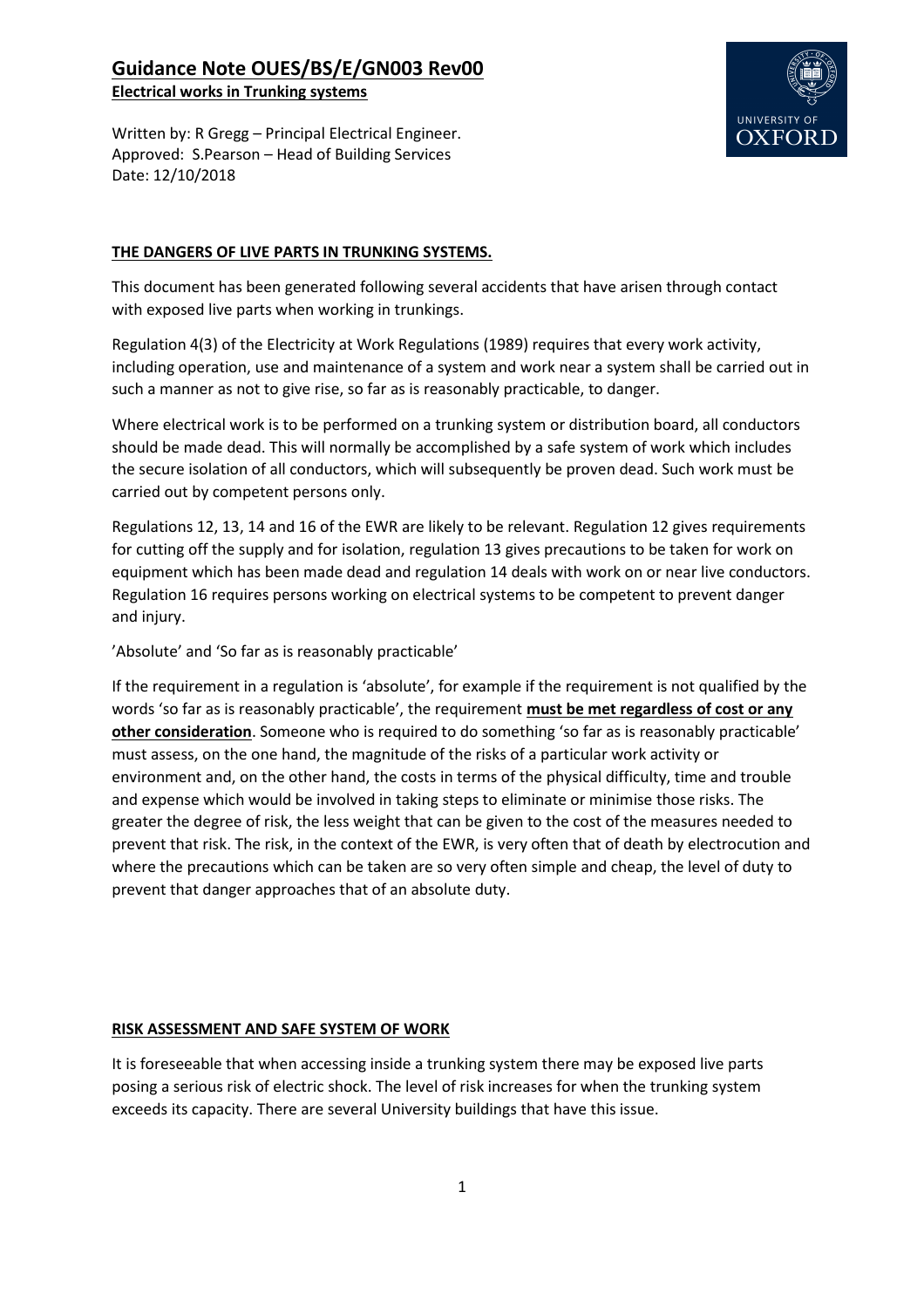# **Guidance Note OUES/BS/E/GN003 Rev00**

**Electrical works in Trunking systems**

UNIVERSITY OF **OXFOR** 

Written by: R Gregg – Principal Electrical Engineer. Approved: S.Pearson – Head of Building Services Date: 12/10/2018

In a trunking there may be exposed live parts resulting from deficiencies such as damaged cable insulation, defective joints or cut off cable ends. **The deficiencies may not be immediately apparent when the trunking lid is first removed.**

All electrical contractors are required to undertake and **provide a written risk assessment to the Electrical building services team**, which is likely to require a safe system of work to be provided regarding access into trunking system. The risk assessment and safe working procedure shall be supplemented by attention to conditions existing on the particular site. Issues to be resolved include:

- The number, type, condition and state (energized or not) of all conductors and equipment likely to be encountered within the trunking should be established
- All conductors, including live conductors, neutral conductors and any other conductors, and equipment should be made dead and securely isolated before entry
- It should be able to be verified that all conductors and equipment are dead before and immediately after gaining entry and will remain dead during the period of the work
- **If it is not reasonably practicable to make all conductors dead, then the conductors to be worked on should be made and proven dead and adequate control measures put in place to prevent danger from any other live or unknown conductors in the trunking system.**
- Additional risks existing at the particular location such as poor access requiring the need to use steps, a scaffold or ladders; poor lighting requiring additional lighting be provided; or an installation that is not documented and, effectively, unknown requiring careful assessment, probably with all or parts of the installation isolated, by the most experienced and qualified members of staff and with a University Electrical Engineer in attendance.
- Competence of the person performing the work. The Electrical Contractor appointed person should assess the likely scope of the work and then ensure that the operative(s) are suitably experienced, qualified and, if necessary, supervised so that persons, including the operative(s) themselves, **will not be put at risk.**

Other precautions may need to be put in place, such as the provision of personal protective equipment (PPE) to protect against electric shock and flashover burns, the use of non¬conducting steps and ladders and insulating matting. Persons will need to be accompanied and shall be trained in first aid and resuscitation techniques. All Tools and Test Equipment shall be in serviceable condition and meet the requirement of GS38.

#### **Use of draw rods shall be only used where permission is given by an OUES Electrical Engineer.**